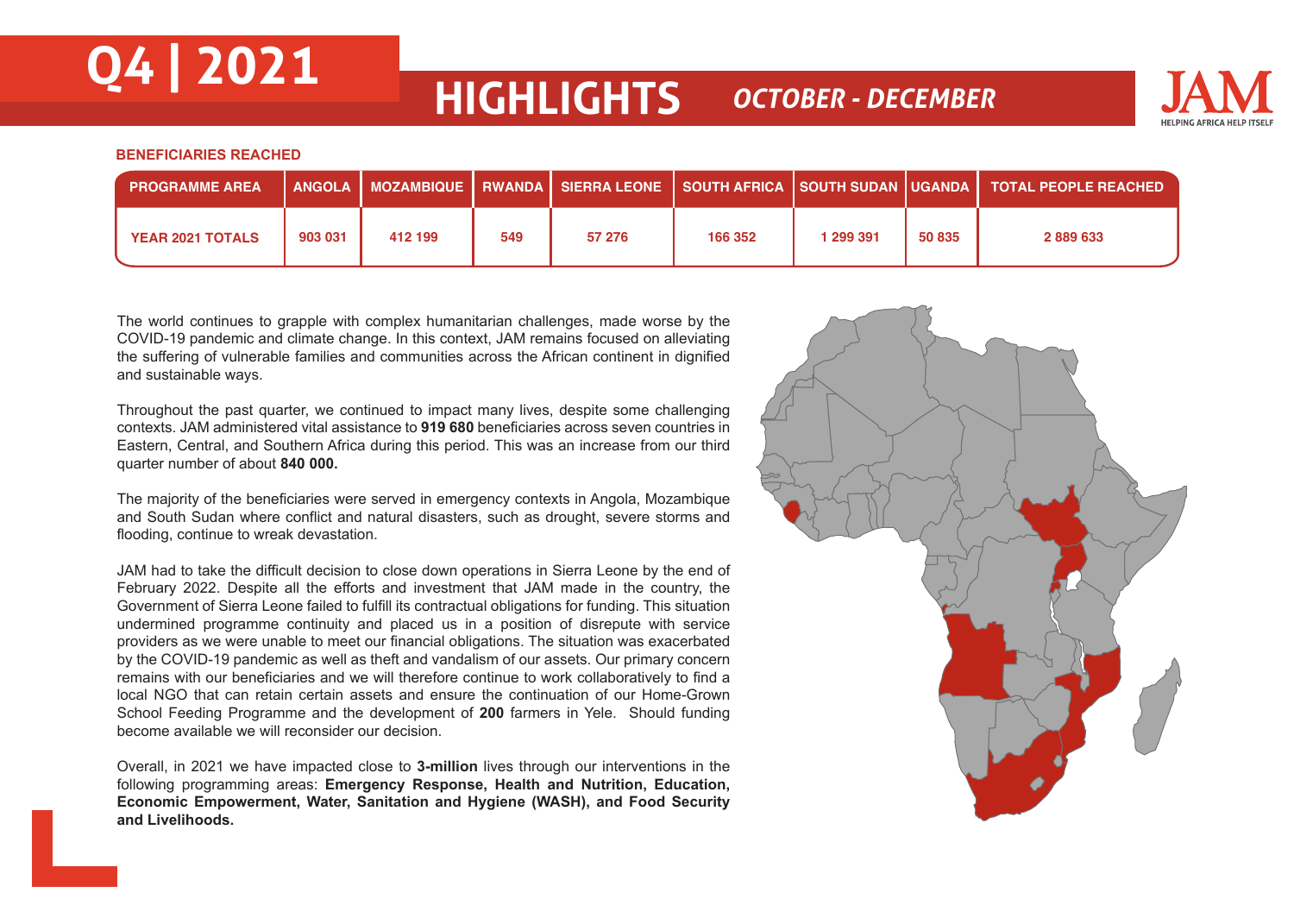## **Q4 | 2021 HIGHLIGHTS** *OCTOBER - DECEMBER*



## **EMERGENCY** RESPONSE

In Angola, JAM issued an emergency response to the ongoing drought in the south western provinces — which has led to high wasting rates among children under five. The response will see to the feeding of children in the provinces of Cahama and Cunene for three months after schools have opened for the new year, with a possible extension if funds allow.

JAM in Mozambique has continued to provide assistance to victims of natural disasters and the armed conflict in Cabo Delgado by providing essential water, sanitation and hygiene (WASH) infrastructure as well as training to some of the 13 resettlement sites for internally displaced people (IDPs). In partnership with UNICEF and the Government Ministry of Infrastructure, latrines and ablution areas have been installed as has a grid water system, with an additional two solar-powered water systems (SPS) which now deliver clean water to **4 800** people.

A partnership with the National Institute for Risk and Disaster Management saw a project, designed for the districts hit by Cyclone Eloise in January 2021, to completion with the construction of a solar-powered water system and the rehabilitation of a school, two health centres and a mortuary.

In South Africa, the ramifications of the riots in July continued into the fourth quarter with our emergency food hamper distribution continuing to **27 212** families in need.



## **FOOD SECURITY** AND LIVELIHOODS

JAM wants Africa to thrive and a large part of that is assisting people to become self-sufficient once humanitarian help has been given. This is done through our various agricultural and community asset building programmes.

In Mozambique, JAM continued to distribute seeds and tools and train people in sowing procedures, conservation agriculture, post-harvest handling (marketing and preserving goods), compost making and natural pesticide production. We also trained extension workers, who provide technical assistance to emerging farmers.

One of JAM South Sudan's strategic outcomes is to enhance income security for women and youth in rural, semi-urban and urban areas. We enlisted the assistance of the United Nations Food and Agriculture Organisation (FAO) and the Government of Japan to support and promote decent work and the agribusiness enterprises for these groups in Juba. The project targets about **300** households in total and beneficiaries enrolled are organised around, and operate in, five agro-enterprise groups.

Our Cash-For-Assets (CFA) projects in South Sudan, where people are paid to build assets for their communities, have resulted in about **4 760** hectares being planted with a diverse set of crops including sorghum, groundnuts and sesame. The CFA beneficiaries also constructed **31** shallow wells and six multipurpose ponds, improving access to water supply. About **40km** of community access roads were constructed and **17km** of flood dykes that improve rural connectivity as well as control flood water and prevent flood-related damage.

JAM further assisted beneficiaries with farming implements and artisans with blacksmith kits to improve local production and access to farm tools.

In the reporting period, JAM Uganda was able to support **10 921** beneficiaries in and around refugee settlements with FSL interventions centred around vegetable and selected field crop production while also ensuring peaceful coexistence between refugees and the host community. The beneficiaries are mainly mothers drawn from both groups. Having managed to plant **289** acres in the second rainy season, we recently obtained **15** more acres on which to pilot dry season vegetable farming and this has been very successful to date.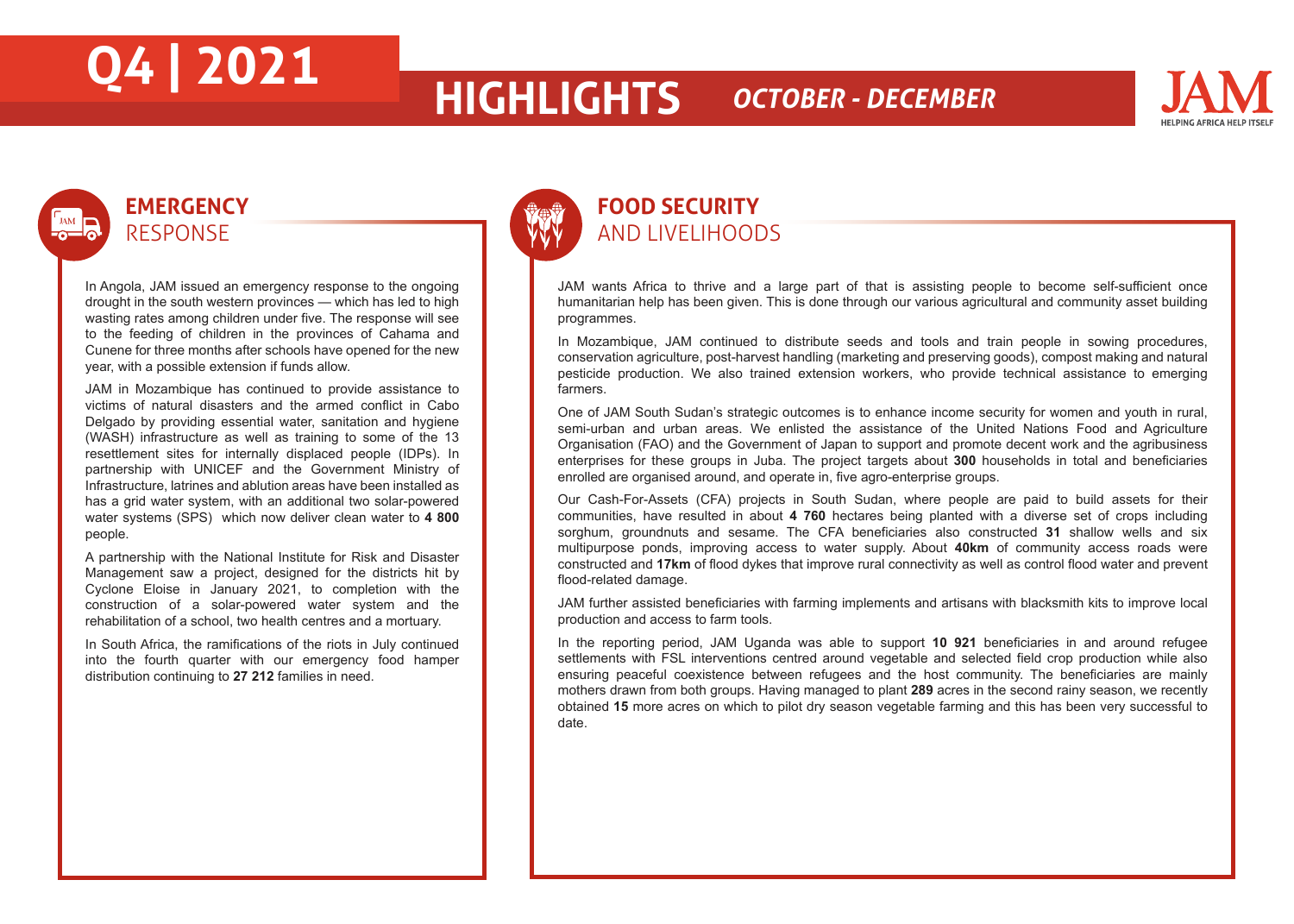## **Q4 | 2021 HIGHLIGHTS** *OCTOBER - DECEMBER*



## **WATER, SANITATION**  AND HYGIENE (WASH)

In Angola, which is experiencing severe drought, a total of **24** wet wells were installed and **14** wells/boreholes were rehabilitated. Two solar-powered water pumps were also installed at Cubal hospital and in the Tchissota community.

In Mozambique, our WASH interventions have been very impactful in IDP resettlement camps, restoring some dignity to those left homeless by conflict in their hometowns. Water networks and solar-powered pumps have made a huge difference in these communities.

In Uganda, we reached approximately **4 600** beneficiaries through WASH programmes. We installed handwashing stations at informal market areas and churches in Palorinya and JAM staff also conducted sensitisation and awareness sessions to promote hygienic practices.

## **EDUCATION**

l

The Covid-19 pandemic limited school pupils' access to vital services such as education and school feeding in many of the countries in which we serve. Where we could not feed at school, JAM continued distributing dry, take-home rations to students. Even when schools did reopen, a considerable number of parents were hesitant to send their children back for fear of them contracting the virus.

Despite these challenges, JAM was able to provide feeding to **17 899** school children in Angola during this period with a total of **954 200** meals being served. Additionally, **75** teachers were trained to use laptops/computers in the Boeing/LEGO STEM promotion programme in schools so that they are able to impart knowledge on basic technology to those in upper primary school grades.

JAM Mozambique fed **24 666** pupils in **52** primary schools across the provinces of Inhambane, Sofala and Cabo Delgado — **690 182** meals on average were distributed each month. Through our school gardens, created as part of our school feeding programme, a whopping **2 699**kg of vegetable crops were harvested for distribution to **1 888**  pupils.

Through school feeding undertaken across affiliated Early Childhood Development centres in South Africa, we partnered with several organisations to serve over **70 000** beneficiaries. JAM's activities toward promoting community agriculture continue around the country with many school gardens being able to harvest vegetables

In South Sudan, the education programming undertaken during the fourth quarter of 2021 was aimed at bolstering the efficacy of JAM's WFP-supported school feeding programme. Activities completed include constructing beneficiary sheds at **11** food distribution points, equipping **21** schools with energy-saving stoves and supplying JAM Red Bowls for serving food to **45 270** pupils.

**HEALTH**  AND NUTRITION

JAM Angola continues to work hard towards addressing ongoing malnutrition. In Kwanza Sul province, through its partnership with Nutriset, producers of F75 and F100 therapeutic milks, JAM has been able to reach **5 819**  malnourished children admitted to hospitals. To reduce the number of children lost, our nutrition teams have been conducting community level awareness and screening of children, pregnant and breastfeeding mothers for early detection and treatment of malnutrition.

In partnership with the World Food Programme (WFP), JAM also conducted a historic nutrition SMART survey in Benguela and Huambo provinces whereby we assessed over **1 000** households, **740** children and **300** pregnant women. The survey results will be used by the government for strategic planning and developing policies for interventions to curb endemic malnutrition in Angola.

In South Sudan, JAM manages **37** stationary nutrition facilities with four outreach sites across Pibor County that screen and treat acute malnutrition and malaria and provide prevention measures for other diseases among the vulnerable groups of children, pregnant or breastfeeding women, the elderly and the disabled.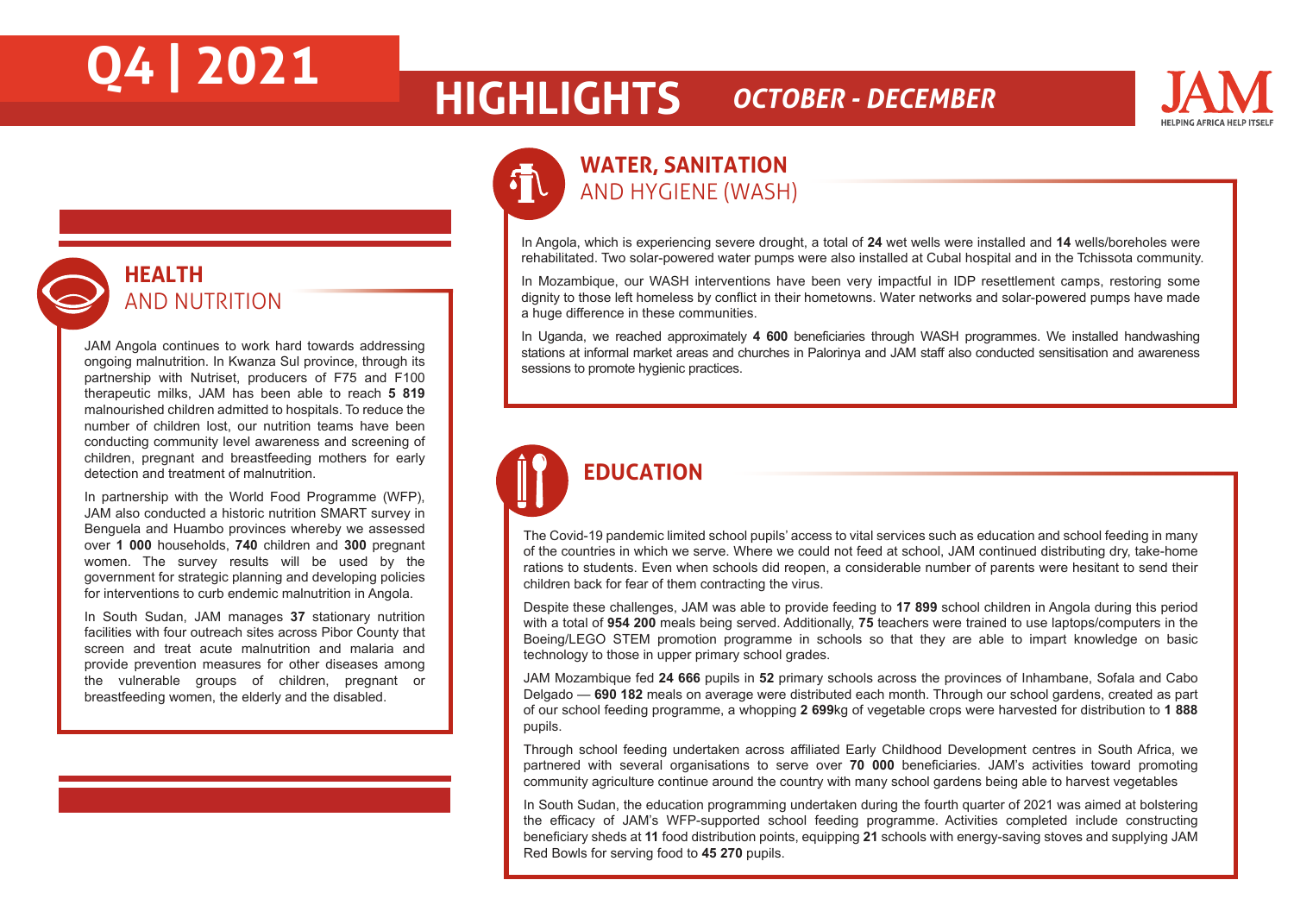



**Q4 | 2021 QUARTERLY** REPORT *OCTOBER - DECEMBER*

**BENEFICIARIES REACHED**

| <b>PROGRAMME AREA</b> |         |         |     |        |         |         |        | ANGOLA   MOZAMBIQUE   RWANDA   SIERRA LEONE   SOUTH AFRICA  SOUTH SUDAN  UGANDA   TOTAL PEOPLE REACHED |  |                |  |
|-----------------------|---------|---------|-----|--------|---------|---------|--------|--------------------------------------------------------------------------------------------------------|--|----------------|--|
| YEAR 2021 TOTALS      | 903 031 | 412 199 | 549 | 57 276 | 166 352 | 299 391 | 50 835 | 2889633                                                                                                |  | <del>പ</del> പ |  |

## **OVERVIEW OF Q4**

The world continues to grapple with complex humanitarian challenges, made worse by the COVID-19 pandemic and climate change. In this context, JAM remains focused on alleviating the suffering of vulnerable families and communities across the African continent in dignified and sustainable ways.

Throughout the past quarter, we continued to impact many lives, despite some challenging contexts. JAM administered vital assistance to **919 680** beneficiaries across seven countries in Eastern, Central, and Southern Africa during this period. The majority of the beneficiaries were served in on going emergency contexts in Mozambique, Angola and South Sudan.

JAM had to take the difficult decision to close down operations in Sierra Leone by the end of February 2022. Despite all the efforts and investment that JAM made in the country, the Government of Sierra Leone failed to fulfill its contractual obligations for funding. This situation undermined programme continuity and placed us in a position of disrepute with service providers as we were unable to meet our financial obligations. The situation was exacerbated by the COVID-19 pandemic as well as theft and vandalism of our assets. Our primary concern remains with our beneficiaries and we will therefore continue to work collaboratively to find a local NGO that can retain certain assets and ensure the continuation of our Home-Grown School Feeding Programme and the development of **200** farmers in Yele.

Overall, in 2021 we have impacted close to **three million lives** through our interventions in the following programming areas: **Emergency Response, Health and Nutrition, Education, Economic Empowerment, Water, Sanitation and Hygiene (WASH), and Food Security and Livelihoods.** 

## **COUNTRY HIGHLIGHTS**

## **ANGOLA**

JAM Angola continues to work hard through its **health and nutrition** programming towards addressing malnutrition. In addition to persistent programmes in Benguela province, JAM also issued an **emergency response** to the ongoing drought in the south western provinces — which has led to high wasting rates among children under five.

In Kwanza Sul province, through its partnership with Nutriset, producers of F75 and F100 therapeutic milks, JAM has so far been able to reach **5 819** malnourished children admitted to hospitals. Of these children, **2 963** have been cured while the rest continue to undergo treatment. Sadly, **145** children died due to complications.

To reduce the number of children lost, our nutrition teams have been conducting community level awareness and screening of children, pregnant and breastfeeding mothers for early detection and treatment of malnutrition.

In partnership with the World Food Programme (WFP), JAM also conducted a historic nutrition SMART survey in Benguela and Huambo provinces whereby we assessed over **1 000** households, **740** children and **300** pregnant women. The survey results will be used by the government for strategic planning and developing policies for interventions to curb endemic malnutrition in Angola.

The Covid-19 pandemic limited school pupils' access to vital services such as **education** and school feeding. When the government authorised a resumption of classes without authorising food preparation at the schools, JAM continued distributing dry, take-home rations to students. Even when schools did reopen, a considerable number of parents were hesitant to send their children back for fear of them contracting the virus. JAM, together with the Parent Teacher Associations of each school, helped to encourage parents by guaranteeing compliance with COVID-19 protocols recommended by the World Health Organisation (WHO). There is concern that the disturbances to the education calendar will have far-reaching negative consequences for children's education and nutritional status. Despite these challenges, JAM was able to provide feeding to **17 899** school children during this period. A total of **954 200** meals were served.

Additionally, **75** teachers were trained to use laptops/computers in the Boeing/LEGO STEM promotion programme in schools so that they are able to impart knowledge on basic technology to those in upper primary school grades.

In water, sanitation and hygiene programmes, a total of **24** wet wells were installed, nine in Kwanza Sul and **15** in Benguela and **14** wells/boreholes were rehabilitated. Two solar water pumps were also installed at Cubal hospital and in the Tchissota community.

## **MOZAMBIQUE**

During the fourth quarter of 2021, JAM Mozambique fed **24 666** pupils in **52** primary schools across the provinces of Inhambane, Sofala and Cabo Delgado — **690 182** meals on average were distributed each month. Through our school gardens, created as part of our school feeding (**education**) programme, a whopping **2 699kg** of vegetable crops were harvested for distribution to **1 888** pupils.

In partnership with Humedica, JAM assisted **200** households (**1 380** people) in Sofala province's Muanza district with seeds and tools as part of our **food security and livelihoods** programmes. The beneficiaries were also trained in sowing procedures, conservation agriculture, post-harvest handling (marketing and preserving goods), compost making and natural pesticide production.

During November 2021, a baseline survey was conducted across three villages in the Vilankulo district (Inhambane) to assess the benefits of the Community Agriculture Project which is currently in its second phase.

In coordination with the Vilankulo District Agriculture Department and the Eduardo Mondlane University, **24** extension workers were trained. Extension workers provide technical assistance to emerging farmers.

JAM Mozambique has continued to provide **emergency response** programming for victims of natural disasters and the armed conflict in Cabo Delgado.

In Cabo Delgado, people have fled to about **13** resettlement sites in the Montepuez area and are trying to rebuild their lives. To help them achieve this safely, JAM has provided essential **WASH** infrastructure to some of the sites, in partnership with UNICEF and the Government Ministry of Infrastructure. The project was targeted towards both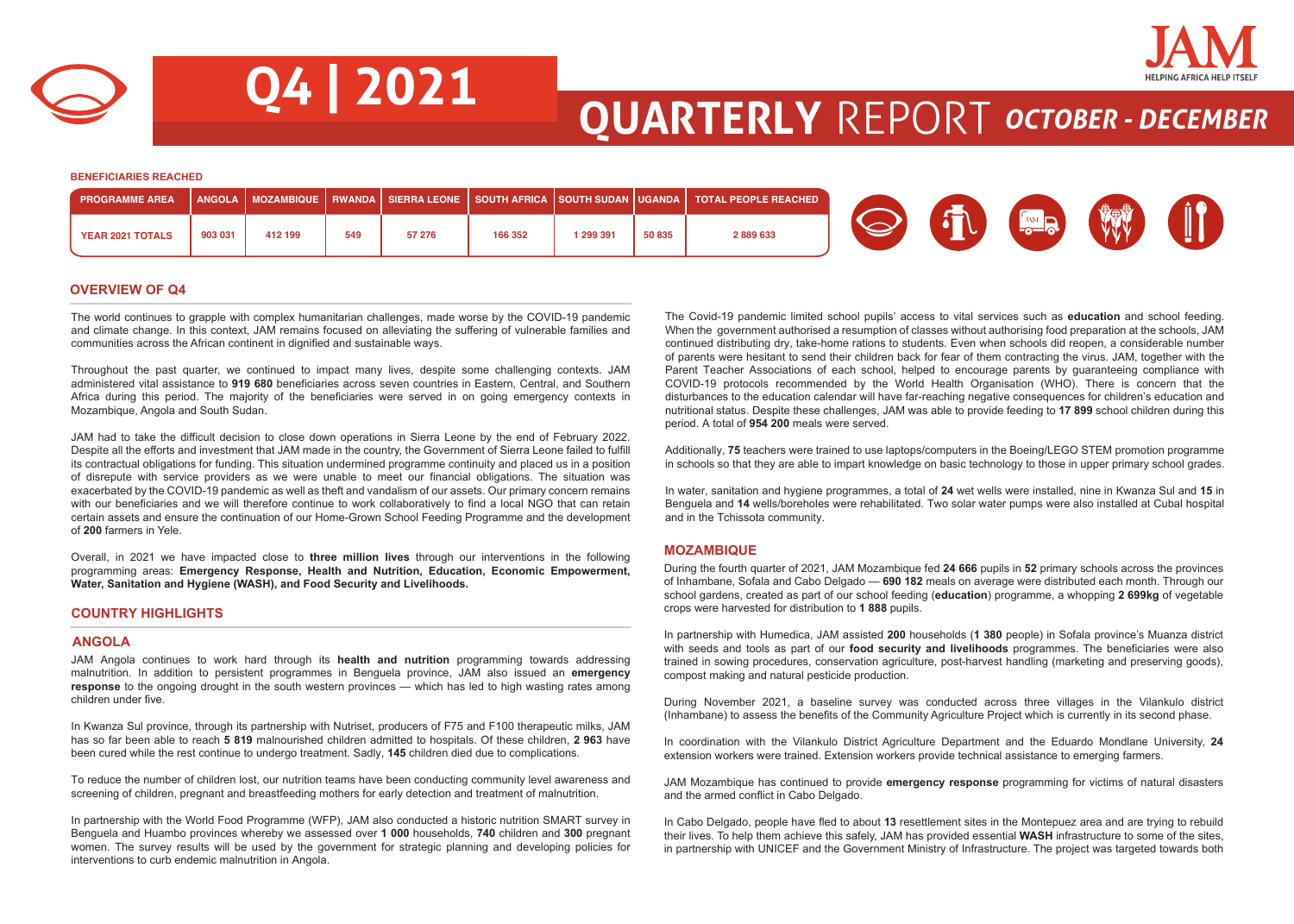

# **Q4 | 2021 QUARTERLY** REPORT *OCTOBER - DECEMBER*

JAM promoted good hygiene in the resettlement sites using the "Community Led Total Sanitation" approach. This in-person sensitisation programme was carried out in line with the Ministry of Health's COVID-19 preventive measures.

About **400** IDP families constructed latrines for themselves with concrete slabs provided by JAM. Moreover, we constructed **20** communal bathing facilities that benefited over **1 000** who had newly arrived at the resettlement site.

In addition to installing a grid water system for the Nacate host community, JAM Mozambique constructed two solar-powered water systems (SPS) at the Ntele and Nicuapa resettlement sites. These installations deliver clean water, adequate for personal and household needs, to **4 800** people. Two Water Well User Committees were established and trained for the management of these systems.

In partnership with the National Institute for Risk and Disaster Management, an emergency project designed for the districts hit by Cyclone Eloise in January was implemented from July to December.

This emergency project achieved the construction of one solar-powered water system which provides water to **1 200** people and also led to the rehabilitation of two classrooms and one teacher's office at a primary school. We were also able to carry out the rehabilitation of two health centres, which provide healthcare services to approximately **20 000** people. Finally, the rehabilitation and upgrade of the Doane mortuary house in Govuru district was achieved through this project.

## **SOUTH AFRICA**

JAM South Africa reached about **100 000** beneficiaries through its key programming pillars as elucidated below.

Through school feeding undertaken across affiliated Early Childhood Development centres we partnered with several organisations to serve over **70 000** beneficiaries. This was achieved despite the various barriers which emerged during the course of the year.

The ramifications of the riots in July continued into the fourth quarter with our emergency food hamper distribution continuing to **27 212** families in need, thanks to the help of partners ABSA, Capitec, AECI, Shoprite, the LEGO foundation as well as a number of churches and local foundations working at community level. These partners facilitated the emergency response by identifying food parcel recipients, providing food distribution points, or offering financial support.

We continue to address the nutritional and educational needs of children in the Western Cape, where JAM has partnered with the Foundation for Community Work (FCW) to target children in the communities of Klapmuts, Paarl and Oudtshoorn. These communities, in addition to not having access to ECD centres, reportedly have high rates of Foetal Alcohol Syndrome Disorders (FASD).

While JAM SA provides a nutritious breakfast meal to **1 200** children across these three communities, FCW facilitates educational activities. This intervention is also likely to have prevented the children from being recruited into gangsterism by providing a safe haven where they can learn and play.

JAM's activities toward promoting community agriculture continue around the country with many school gardens being able to harvest vegetables and we continue to carry out **WASH** programming interventions at ECD centres, reaching both children and teachers.

## **SOUTH SUDAN**

One of JAM South Sudan's strategic outcomes is to enhance income security for women and youth in rural, semi-urban and urban areas. We enlisted the assistance of the United Nations Food and Agriculture Organisation (FAO) and the Government of Japan to support and promote decent work and the agribusiness enterprises of youth and women in Juba. Towards this goal, the country office launched a dedicated project named: *Promoting Employment Opportunities and Agripreneurship among youth and women in Juba South Sudan.* 

The project targets about **300** households in total. The beneficiaries enrolled are organised around, and operate in, five agro-enterprise groups.

Cash transfers have been delivered to **68 522** people in Aweil and Gogrial West counties, since the beginning of 2021, as part of a Cash-For-Assets (CFA) project. These are projects where people are paid to build assets for their communities. So far, they have cultivated about **4 760** hectares and planted a diverse set of crops including sorghum, groundnuts and sesame. This cultivation will boost food production for the participating households. The CFA beneficiaries also constructed **31** shallow wells and six multipurpose ponds, improving access to water supply for domestic use, livestock watering and gardening. Through this project, **39.86km** of community access roads were constructed and **16.91km** of flood dykes that improve rural connectivity as well as control flood water and prevent flood-related damage.

JAM further assisted beneficiaries with farming implements and artisans with blacksmith kits to improve local production and access to farm tools. These interventions will expand access to irrigation (using solar pumps), improve postharvest management, and improve the transportation of agricultural products to the market.

The **education** programming undertaken during the fourth quarter of 2021 was aimed at bolstering the efficacy of JAM's WFP-supported school feeding programme. Activities completed include constructing beneficiary sheds at **11** food distribution points, equipping **21** schools with energy-saving stoves and supplying JAM Red Bowls for serving food to **45 270** pupils.

JAM's **health and nutrition** programme aims at providing dignified life-saving interventions to reduce the rate of mortality among vulnerable children, women, elders and disabled people suffering from malnutrition. JAM manages **37** stationary nutrition facilities with four outreach sites across the eight payams (administrative districts) of Pibor County to screen and treat acute malnutrition among these groups.

The programme supports the integration of malaria screening and treatment for children with severe acute malnutrition. Screening is especially important in children aged 6-59 months where a dearth of health services mean they would be more likely to succumb to complications from infection without the necessary help.

We delivered these services to **137 415** people, **2 188** children 6-59 months were screened for malaria of which **237** had to be treated. Additionally, **37 248** children received vitamin A supplements for the prevention of night blindness, diseases and improvement of growth, while **43 701** received Albendazole tablets for protection against helminths (worms).

Moreover, **1 034** of the **13 976** pregnant and lactating women screened for malnutrition received treatment for moderate acute malnutrition (MAM) through a targeted supplementary feeding programme. This effort has the result of securing the wellbeing of infants in their first **1 000** days of life.

JAM South Sudan also undertook behaviour change communication among **9 139** caregivers. This effort secures their wellbeing using Maternal, Infant and Young Child Nutrition promotional activities, counselling, and events for malnutrition prevention.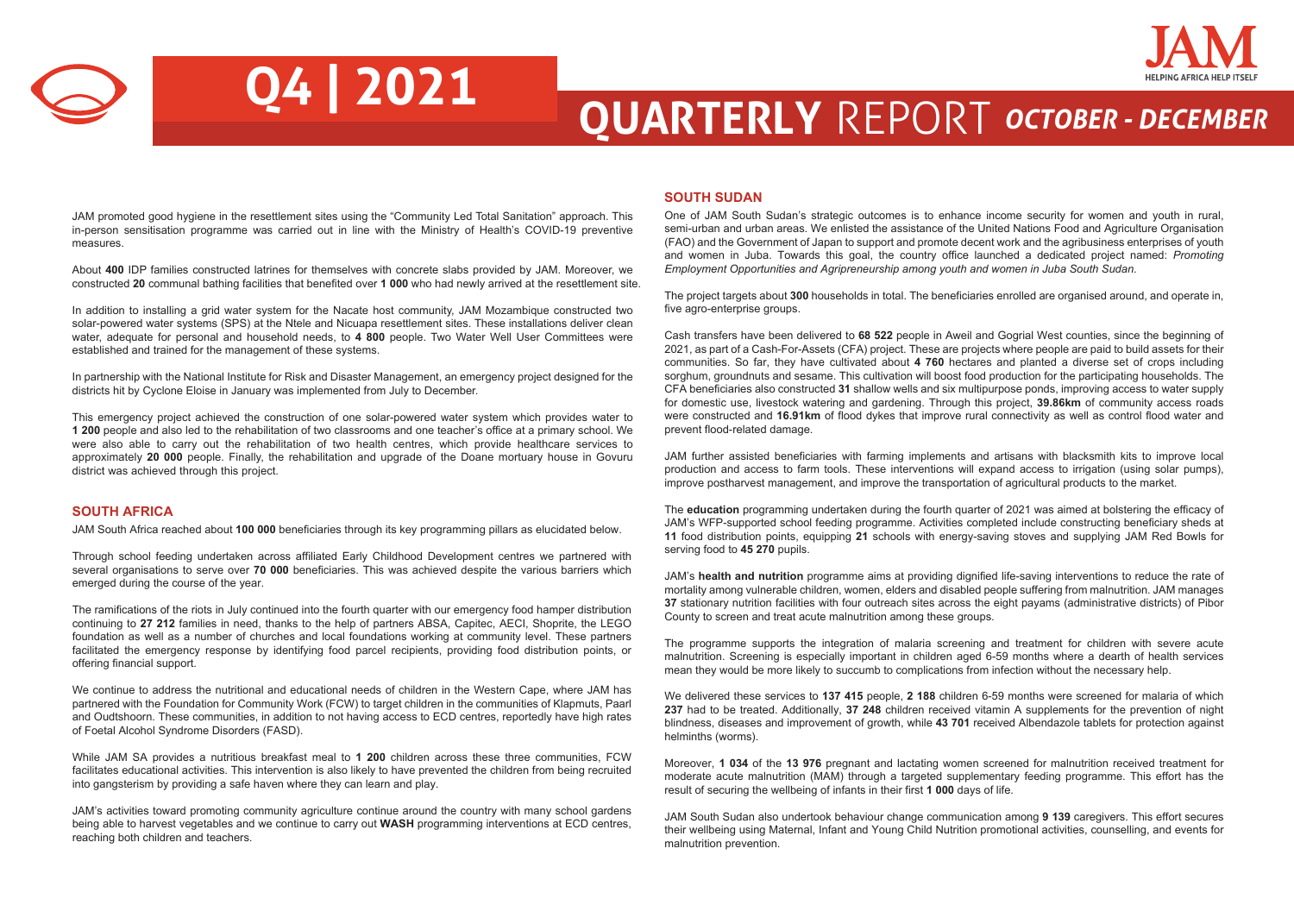## **UGANDA**

During the fourth quarter of 2021, JAM successfully supported **15 521** beneficiaries in Uganda with various interventions, though mainly in **health and nutrition, food security and livelihoods (FSL)** and **WASH**, at various refugee settlements. An important focus of our programming here is encouraging cooperation and peaceful coexistence between refugees and host communities and organising activities that benefit both groups.

JAM continued to coach, train, mentor, and support Persons of Concern by working with our well-equipped Trainers of Trainers . JAM's field extension workers also supported by providing technical support to households and model farmers. When the government of Uganda relaxed social distancing restrictions, JAM could conduct training sessions with groups of at least **20** people.

Through a targeted WASH intervention, we reached approximately **4 600** beneficiaries. In particular, seven handwashing stations were installed at informal market areas and churches in Palorinya. JAM staff also conducted sensitisation and awareness sessions to promote non-medical practices proven to reduce the spread of COVID-19 and distributed masks. These sensitisation sessions were conducted in conjunction with community leaders such as Refugee Welfare Councils and local council leaders.

In the reporting period, JAM Uganda was able to support **10 921** beneficiaries with FSL interventions centred around vegetable and selected field crop production. The beneficiaries are mainly mothers drawn from both refugees and the host communities.

Having managed to plant **289** acres of vegetable and field crops in the second rainy season, we recently obtained **15** more acres on which to pilot dry season vegetable farming.

Due to the availability of surface water and the help of treadle and solar irrigation pumps, this new intervention has, so far, been successful. Currently, onions, eggplants, cabbage, and tomatoes have been planted across the settlements of Imvepi, Palorinya, and Omugo.

Activities conducted as a part of FSL interventions include training on harvesting, post-harvest handling practices and supporting pregnant and breastfeeding women by transplanting dry season vegetables in their communal gardens. We also planted cowpeas at the reception centres and health facilities to supplement the hot meals given to newly arriving refugees.

Moreover, JAM provided agricultural production training to women at protection houses and established communal nursery beds for them.

While other field crops have been harvested, JAM has been undertaking other agronomic field practices to maintain the quality of this land. In particular, we undertook weeding; pest and disease control through organic and synthetic pesticides and fungicides; training sessions on Climate Smart Agriculture; and training sessions on good agronomic practices.

The vegetables currently harvested include sesame, maize, groundnuts, sorghum, and cowpeas. Yield data collection on this harvest is still ongoing. We aim to assess the productivity of this harvest by comparing the inputs distributed against the acreage planted, and the yield.

## **CHALLENGES**

## **MOZAMBIQUE**

Mozambique is experiencing a fourth wave of COVID-19, with the Omicron variant responsible for most of the new infections. The resultant government restrictions put in place to curb the spread of new infections affected the resumption of classes on January 31. Climate change continues to be a huge concern across the country with the risk of cyclones and flooding heightened. This continues to put at risk communities that have already been devastated by previous cyclones. In the north, displacements are expected to continue as combat activities increase between the government and its regional allies on one hand, and local armed groups on the other hand. The conflict continues to affect the ability of humanitarian actors to reach those affected and displaced.

## **SOUTH SUDAN**

Flooding, violence and COVID-19 continued to drive people's need for humanitarian intervention in December 2021. Approximately **835 000** people have reportedly been affected by floods since May. Many flood-affected people remain displaced and continue to need humanitarian assistance. Unity State and Warrap State were the worst affected areas across JAM's intervention sites. Homesteads and cropland were submerged by flood water.

In Pibor County, the local youth rioted in demand for jobs in humanitarian organisations. This caused the suspension of operations by all humanitarian agencies in the area for nearly six weeks. The stalemate was later resolved after negotiations among the local youth, local government and the humanitarian organisations.

## **UGANDA**

Our team in Uganda had to find innovative ways to overcome the statutory regulations put in place to curb the spread of COVID-19. Due to the social distancing guidelines provided, JAM Uganda could not easily prepare training sessions for its FSL beneficiaries. In response to this challenge, the country office enlisted Trainers of Trainers to work with Community Extension Workers so as to reach Persons of Concern.

## **SIERRA LEONE**

Failure to receive funding and theft of assets has forced JAM to exit Sierra Leone.

## **STORIES FROM THE FIELD**

## **SOUTH SUDAN** BUSINESS CAN GROW WHEN CHILDREN ARE FED

Bero Laku is a young boy being raised, along with his five siblings, by his mother Lilian Doki. Before JAM began assisting this family, Lilian struggled to provide food for her children when they needed it. Bero and his siblings would sometimes wait the whole day for food because Lilian was at the market selling her vegetables and coal.

*"When my school closed, I felt bad. I missed my friends and also I knew I was not going to have my meals on time because, at home, we eat late,"* said Bero.

So, he was very relieved to receive take-home MannaPack rations through JAM South Sudan's school feeding programme at Bori Primary School. Bero, who is a shy boy, says: *"On a day when we are going to eat rice,*  *my mother tells my sister to prepare the food before she goes to the market. We do not have to wait for her to sell her vegetables first."*

Lilian adds that the supplementary food ration provided by JAM has also helped her to save enough money to diversify and grow her business: *"When we get the rice, I don't have to buy food every day. So I have saved some money and improved my charcoal selling business from a few tins to a sack."* 

Lillian is very grateful. She says that it has been a weight off her shoulders to know that her children will have food to eat while she is at work.